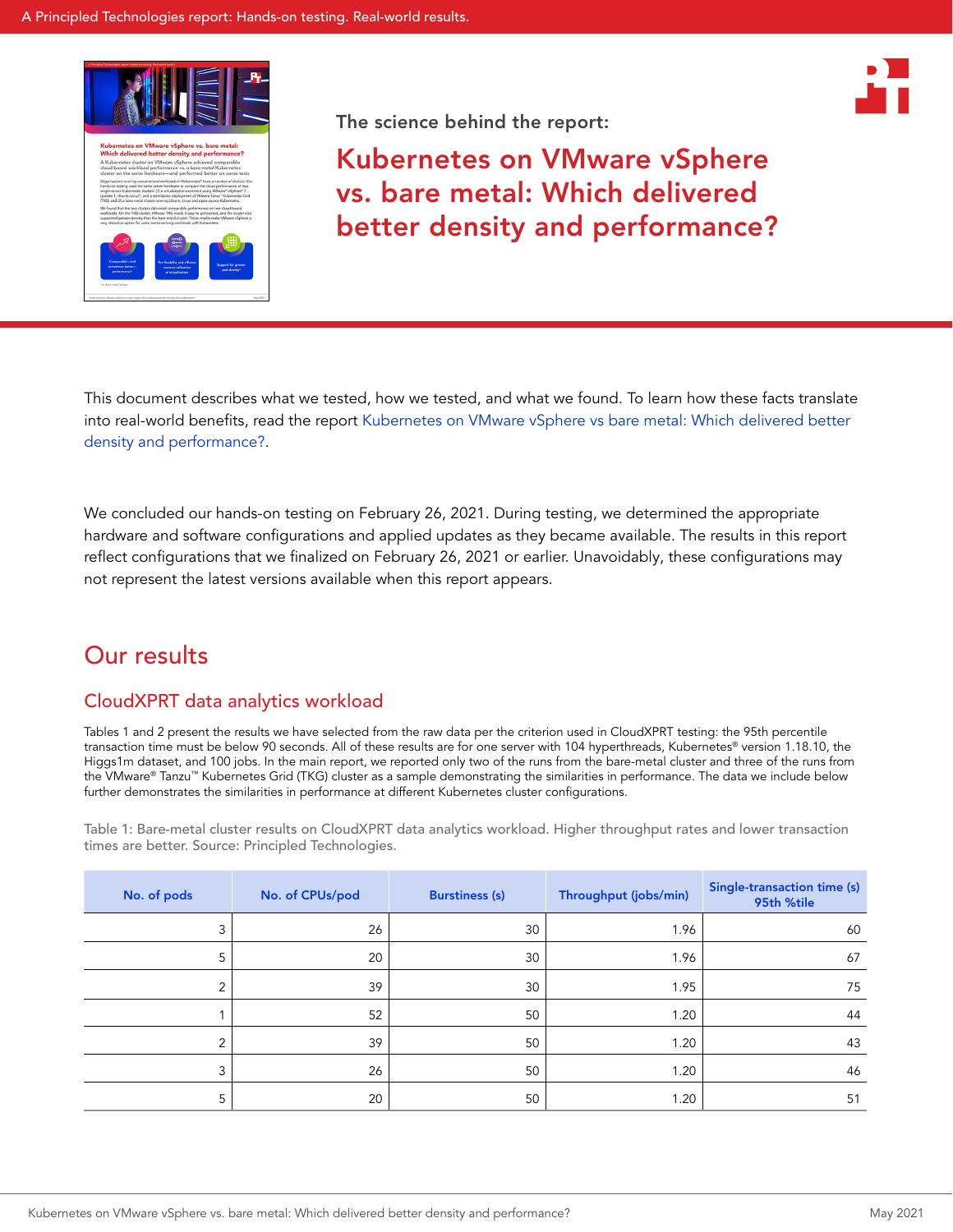Table 2: VMware TKG cluster results on CloudXPRT data analytics workload. Higher throughput rates and lower transaction times are better. Source: Principled Technologies.

| No. of nodes | No. of vCPUS/<br>node | No. of pods | No. of CPUs/pod | <b>Burstiness (s)</b> | Throughput<br>(jobs/min) | Single-<br>transaction time<br>(s) 95th %tile |
|--------------|-----------------------|-------------|-----------------|-----------------------|--------------------------|-----------------------------------------------|
| 3            | 26                    | 3           | 20              | 30                    | 1.95                     | 77                                            |
| 3            | 26                    | 3           | 20              | 50                    | 1.19                     | 65                                            |
| 3            | 26                    | 3           | 16              | 50                    | 1.19                     | 74                                            |
|              | 52                    |             | 48              | 50                    | 1.20                     | 71                                            |
|              | 52                    | 2           | 20              | 50                    | 1.19                     | 68                                            |
|              | 52                    | 3           | 16              | 50                    | 1.19                     | 76                                            |
| 6            | 16                    | 6           | 12              | 50                    | 1.19                     | 84                                            |

We measured the server resources while running the workload and observed that CPU usage was the key resource consumed.

Table 3: Comparison of peak sustained CPU usage for each testbed, running the CloudXPRT data-analytics workload.

|                      |          | <b>Test configuration</b> |                   | Throughput | <b>CPU</b> usage<br>(percentage of all |
|----------------------|----------|---------------------------|-------------------|------------|----------------------------------------|
| <b>Testbed</b>       | $#$ pods | CPUs/pod                  | <b>Burstiness</b> | (jobs/min) | <b>CPU cores)</b>                      |
| TKG, 3 VMs, 26 vCPUs |          | 20                        | 30                | 1.95       | 89                                     |
| Bare metal           |          | 26                        | 30                | 1.96       | 51                                     |

The CPU usage for the bare-metal testbed was much lower than the TKG CPU usage (reported in the vCenter performance overview data for the server) because we winnowed results for test configurations that had latencies above the 90-second threshold. Several of these configurations used significantly more CPU. For example, the bare-metal test with data analytics configuration of eight pods and 12 CPUs per pod used 80 percent of the server's CPU resources; however, latency was 528 seconds, well over the threshold.

### CloudXPRT web microservices workload

Tables 3 and 4 present the results we have selected from the raw data per the criterion used in CloudXPRT testing: a service-level agreement (SLA) criterion of 3 seconds. All of these results are for one server with 104 hyperthreads and Kubernetes version 1.18.10. The report focuses on four TKG configurations to demonstrate various conditions where performance of the TKG cluster was comparable to or better than that of the bare-metal cluster. In the tables below, we include the rest of the configurations we tested to demonstrate numerous configuration possibilities and their possible strengths and weaknesses versus bare metal.

We used the following settings:

- VM size: 20GB disk and 10GB RAM
- Latency: SLA criterion of under 3 seconds

Table 4: Bare-metal cluster results on CloudXPRT web microservices workload. Higher throughput rates and lower latencies are better. Source: Principled Technologies.

| Throughput | Latency (ms) |
|------------|--------------|
| 1,263      | 820          |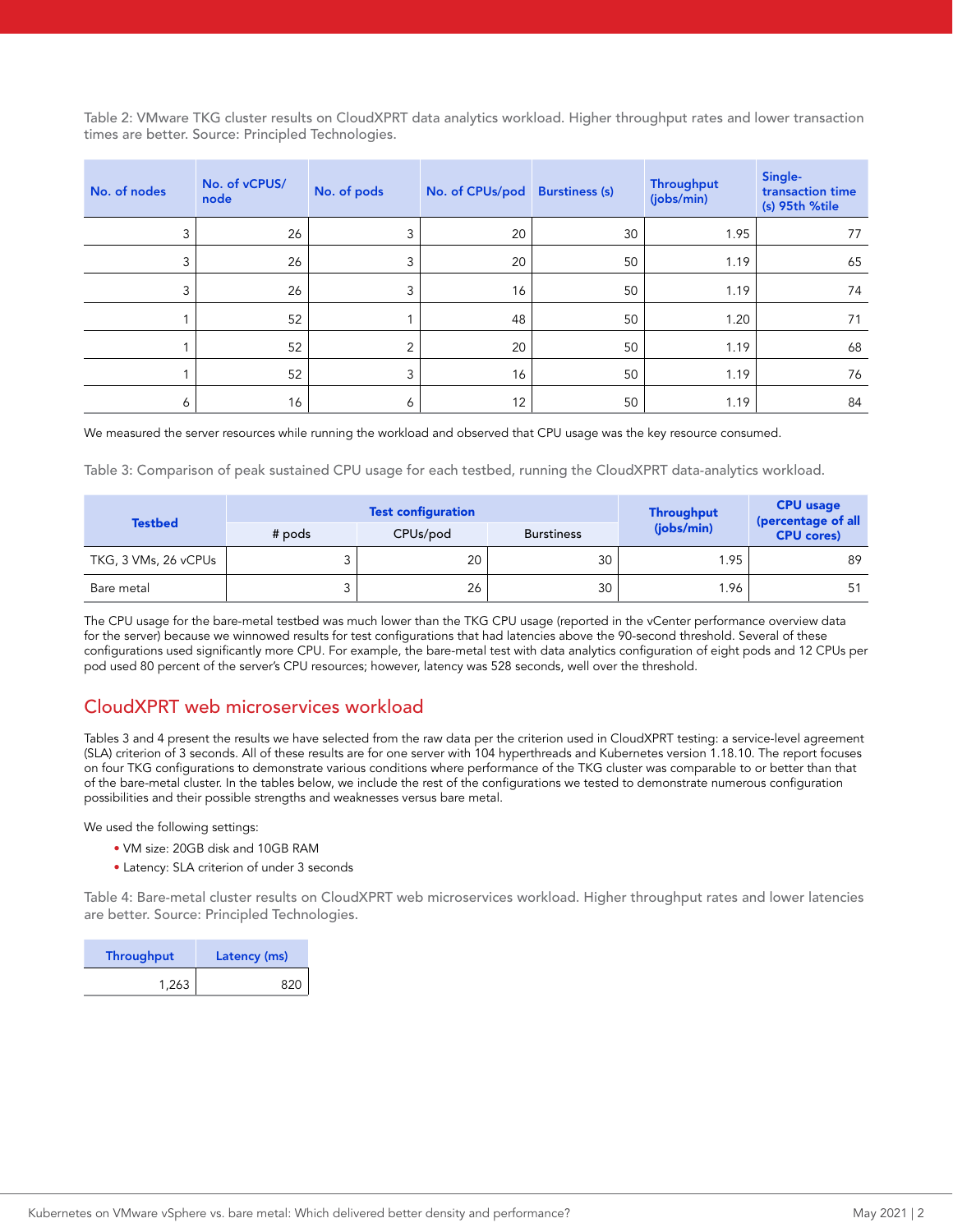Table 5: VMware TKG cluster results on CloudXPRT web microservices workload. Higher throughput rates and lower latencies are better. Source: Principled Technologies.

| No. of vCPUs | No. of VMs     | <b>Total CPU</b> | <b>Throughput</b> | Latency (ms) | <b>Notes</b>                                                                         |
|--------------|----------------|------------------|-------------------|--------------|--------------------------------------------------------------------------------------|
| 64           |                | 64               | 1,256             | 2,967        |                                                                                      |
| 52           |                | 52               | 1,367             | 720          | Best combination: second-highest throughput,<br>lowest in latency                    |
| 48           | 2              | 96               | 1,391             | 1,710        | Best throughput, but higher latency                                                  |
| 36           | 2              | 72               | 1,272             | 2,536        |                                                                                      |
| 32           | 3              | 96               | 1,341             | 1,549        | Third-highest throughput, and lower latency than the<br>run with the best throughput |
| 26           | 3              | 78               | 1,258             | 1,992        |                                                                                      |
| 20           | $\overline{4}$ | 80               | 1,266             | 2,249        |                                                                                      |
| 12           | 8              | 96               | 1,286             | 2,499        |                                                                                      |
| 8            | 12             | 96               | 1,283             | 2,575        |                                                                                      |

We measured the server resources while running workload and observed that CPU usage was the key resource consumed.

Table 6: Comparison of peak sustained CPU usage for each testbed, running the CloudXPRT web-microservices workload.

| <b>Testbed</b>      | Throughput | Latency (ms) | <b>CPU</b> usage<br>(percentage of all CPU cores) |
|---------------------|------------|--------------|---------------------------------------------------|
| TKG, 1 VM, 52 vCPUs | .367       | 720          | 98                                                |
| Bare metal          | 263,       | 820          | 65                                                |

The CPU usage for the bare-metal testbed was much lower than the TKG CPU usage (reported in the vCenter performance overview data for the server). We attribute this to the way the CloudXPRT harness scales the workload and the greater number of nodes in the TKG testbed. First, we note that this workload has no adjustable test parameters. The test harness increases load on the testbed by increasing the number of concurrent clients. It starts with one client, runs for 60 seconds, and then increases the number of clients by one until it detects a peak in throughput.

The number of clients that produce the peak throughput is not a CloudXPRT metric, but for this description, we noted that both testbeds reached peak throughput with a similar number of clients (about 13). We performed a test on the bare-metal server to determine whether we could drive the application harder. When we artificially increased the number of clients to 27, we measured CPU usage of 98 percent.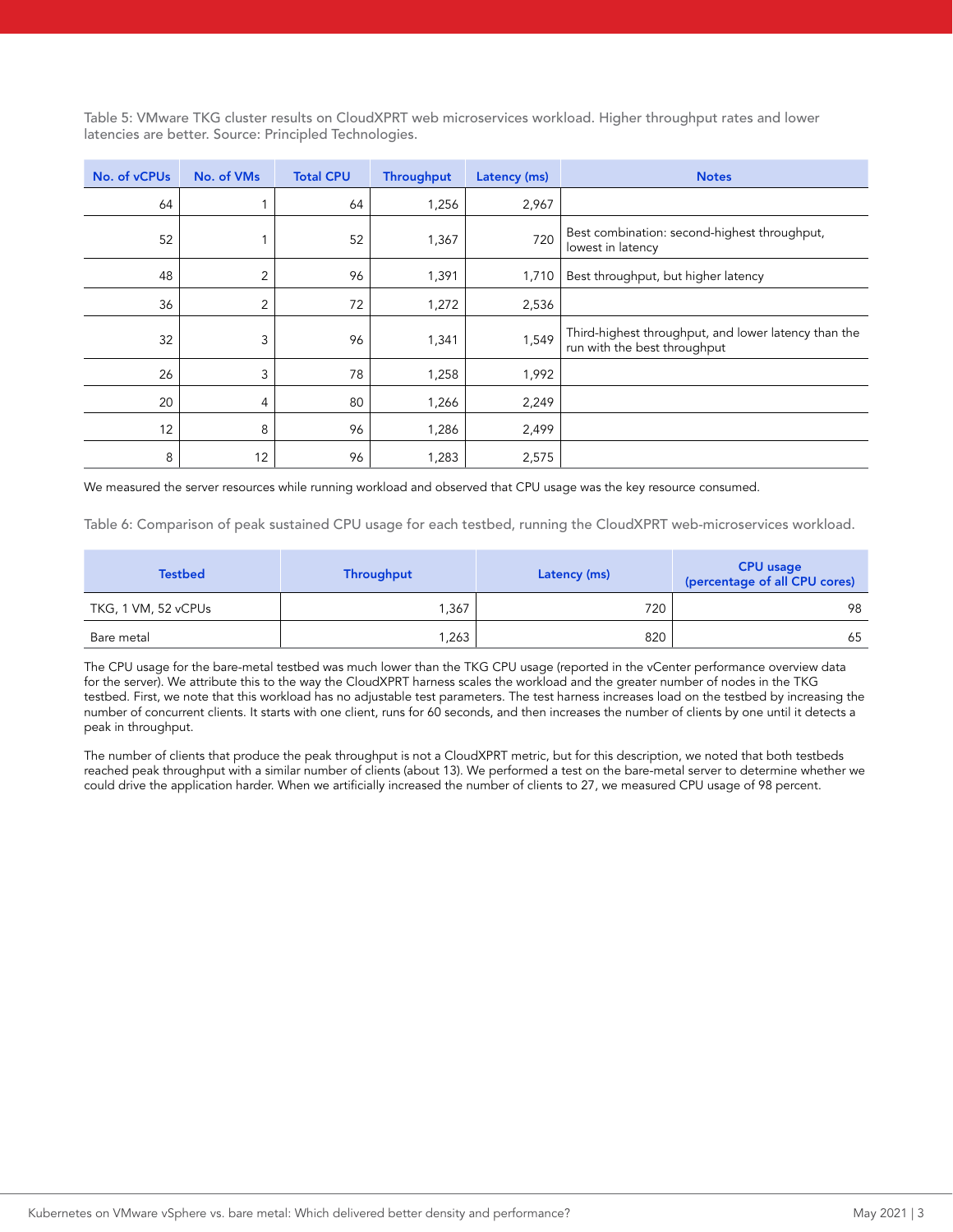# System configuration information

Table 7: Detailed information on the systems we tested.

| <b>System configuration information</b>        | Dell EMC™ PowerEdge™ R740xd<br>(used for VMware TKG cluster) | <b>Dell EMC PowerEdge R740xd</b><br>(used for bare-metal cluster) |
|------------------------------------------------|--------------------------------------------------------------|-------------------------------------------------------------------|
| BIOS name and version                          | Dell 2.8.2                                                   | Dell 2.8.2                                                        |
| Non-default BIOS settings                      | N/A                                                          | N/A                                                               |
| Operating system name and version/build number | VMware ESXi, 7.0.1, 6850804                                  | Ubuntu 18.04                                                      |
| Date of last OS updates/patches applied        | 1/18/2021                                                    | 1/18/2021                                                         |
| Power management policy                        | Max Performance                                              | Max Performance                                                   |
| Processor                                      |                                                              |                                                                   |
| Number of processors                           | 2                                                            | $\overline{2}$                                                    |
| Vendor and model                               | Intel® Xeon® Platinum 8164                                   | Intel Xeon Platinum 8164                                          |
| Core count (per processor)                     | 26                                                           | 26                                                                |
| Core frequency (GHz)                           | 2.00                                                         | 2.00                                                              |
| Stepping                                       | Model 85 Stepping 4                                          | Model 85 Stepping 4                                               |
| Memory module(s)                               |                                                              |                                                                   |
| Total memory in system (GB)                    | 384                                                          | 384                                                               |
| Number of memory modules                       | 12                                                           | 12                                                                |
| Vendor and model                               | Samsung® M393A4K40BB1-CRC                                    | Samsung M393A4K40BB1-CRC                                          |
| Size (GB)                                      | 32                                                           | 32                                                                |
| Type                                           | DDR-4                                                        | DDR-4                                                             |
| Speed (MHz)                                    | 2,400                                                        | 2,400                                                             |
| Speed running in the server (MHz)              | 2,400                                                        | 2,400                                                             |
| Storage controller                             |                                                              |                                                                   |
| Vendor and model                               | PERC H730P Mini                                              | PERC H730P Mini                                                   |
| Cache size (GB)                                | 2                                                            | 2                                                                 |
| Firmware version                               | 25.5.50005                                                   | 25.5.6.0009                                                       |
| Local storage (type A)                         |                                                              |                                                                   |
| Number of drives                               | $\overline{2}$                                               | $\overline{c}$                                                    |
| Drive vendor and model                         | Dell PX05SRB192Y                                             | Dell PX05SRB192Y                                                  |
| Drive size (GB)                                | 1,920                                                        | 1,920                                                             |
| Drive information (speed, interface, type)     | 12Gbps, SAS SSD                                              | 12Gbps, SAS SSD                                                   |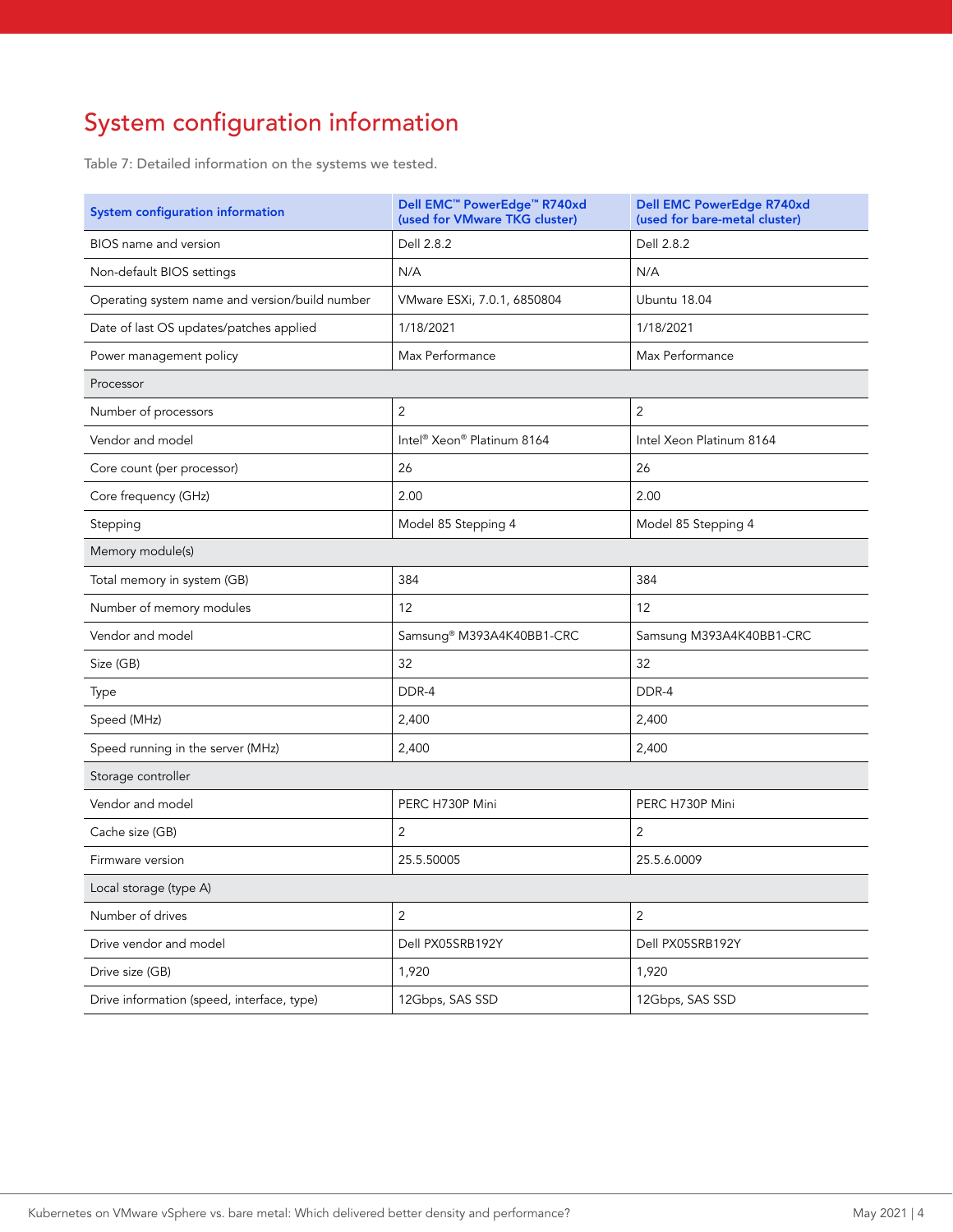| System configuration information           | Dell EMC <sup>™</sup> PowerEdge <sup>™</sup> R740xd<br>(used for VMware TKG cluster) | <b>Dell EMC PowerEdge R740xd</b><br>(used for bare-metal cluster) |
|--------------------------------------------|--------------------------------------------------------------------------------------|-------------------------------------------------------------------|
| Local storage (type B)                     |                                                                                      |                                                                   |
| Number of drives                           | 1                                                                                    | N/A                                                               |
| Drive vendor and model                     | <b>DELL IDSDM</b>                                                                    | N/A                                                               |
| Drive size (GB)                            | 16                                                                                   | N/A                                                               |
| Drive information (speed, interface, type) | <b>SD</b>                                                                            | N/A                                                               |
| Network adapter                            |                                                                                      |                                                                   |
| Vendor and model                           | Broadcom 5720 Quad-Port                                                              | Broadcom 5720 Quad-Port                                           |
| Number and type of ports                   | $4 \times 1$ GbE                                                                     | $4 \times 1$ GbE                                                  |
| Driver version                             | ntg3 4.1.5.0-0vmw.701.0.0.16850804                                                   | tg3 3.137                                                         |
| Cooling fans                               |                                                                                      |                                                                   |
| Vendor and model                           | Dell GYNRG-A00                                                                       | Dell GYNRG-A00                                                    |
| Number of cooling fans                     | 6                                                                                    | 6                                                                 |
| Power supplies                             |                                                                                      |                                                                   |
| Vendor and model                           | Dell 0PR21CA00                                                                       | Dell 0TFR9VX03                                                    |
| Number of power supplies                   | 2                                                                                    | 2                                                                 |
| Wattage of each (W)                        | 1,100                                                                                | 1,100                                                             |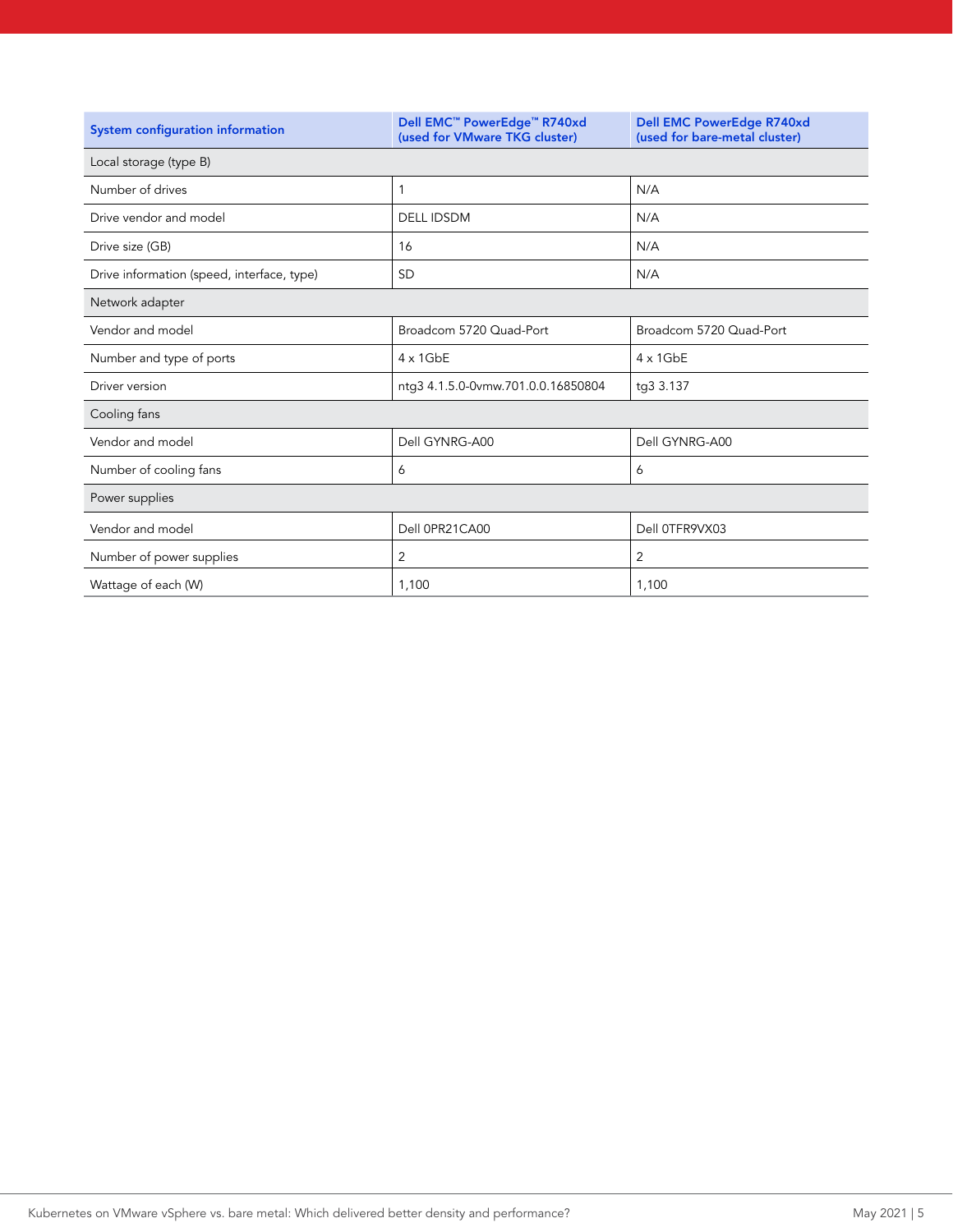## How we tested

#### Brief description of the CloudXPRT benchmark and required resources

The CloudXPRT distribution provides a pre-configured Kubespray configuration for installing Kubernetes on a bare-metal server. Version 1.01 uses the Calico CNI for networking. Kubespray installs a Docker environment for Kubernetes, and the backing storage for the etcd daemon is the RAID 1 main volume.

For this single-server cluster, we installed the TKG management cluster ("dev"+"small" options") and worker cluster with Antrea CNI networking.

The CloudXPRT workloads use the "bare-metal" option (with several modifications, which we describe in the methodology below) on the TKG worker cluster because TKG better resembles a cloud cluster than it does a multi-node bare-metal cluster. The main change in the modifications we made is to place all CloudXPRT pods on TKG worker nodes. For pure bare-metal clusters, CloudXPRT deploys worker pods to all nodes, including the management one(s).

For the density-pod test, we made several OS changes to the bare-metal server. We have specified these in the methodology below.

In the remainder of this section, we describe the client environment and the pods and services deployed by the CloudXPRT workloads, all of which are the same for both environments.

CloudXPRT can run the client test harness on or off a worker node in the test environment. We choose to run the harness on one auxiliary VM, which ran on another server. For the data analytics workload, we modified the configuration to accept HTTP traffic from outside the pod network. For the web microservices workload, we used the built-in remote-client mode.

The data analytics workload uses several small persistent-storage volumes (2 GB each) to store data for its Kafka and Zookeeper pods. These volumes use the MinIO abstraction and are backed on local storage – viz., the main RAID 1 volume for the bare-metal server, and the main datastore for the VM nodes. Each "XGBoost" analytics pod, which the benchmark creates during the run, acquires one 2GiB persistent volume.

Similarly, the web microservices workload uses three small persistent volumes (1GB each) for each of its Cassandra pods. These volumes are backed by the same storage as for data analytics.

The data analytics workload creates pods with the following resource limits:

| Pod       | CPU(m) | <b>Memory (MiB)</b> | <b>Number</b> | Role                    |
|-----------|--------|---------------------|---------------|-------------------------|
| kafka     | 100    | 512                 |               | Application environment |
| zookeeper |        | 100                 |               | Application environment |
| XGBoost   | N/A    | N/A                 |               | Variable   Application  |

The web microservices workload creates pods with the following resource limits:

| Pod                 | CPU(m) | <b>Memory (MiB)</b> | <b>Number</b> | <b>Role</b>             |
|---------------------|--------|---------------------|---------------|-------------------------|
| cassandra           | 200    | N/A                 |               | Application environment |
| crypt service       | 800    | 50                  |               | Application environment |
| db service          | 200    | 10                  |               | Application environment |
| redis crypt service | 200    | 500                 |               | Application environment |
| redis service       | 100    | 100                 |               | Application environment |
| redis user service  | 100    | 10                  |               | Application environment |
| user service        | 200    | 10                  |               | Application environment |
| web service         | 500    | 50                  |               | Application environment |
| mc service          | 4,000  | 20                  | Variable      | Application             |

For both workloads, the client harness communicates with the application via API requests via HTTP to the external IP address of the service's NodePort.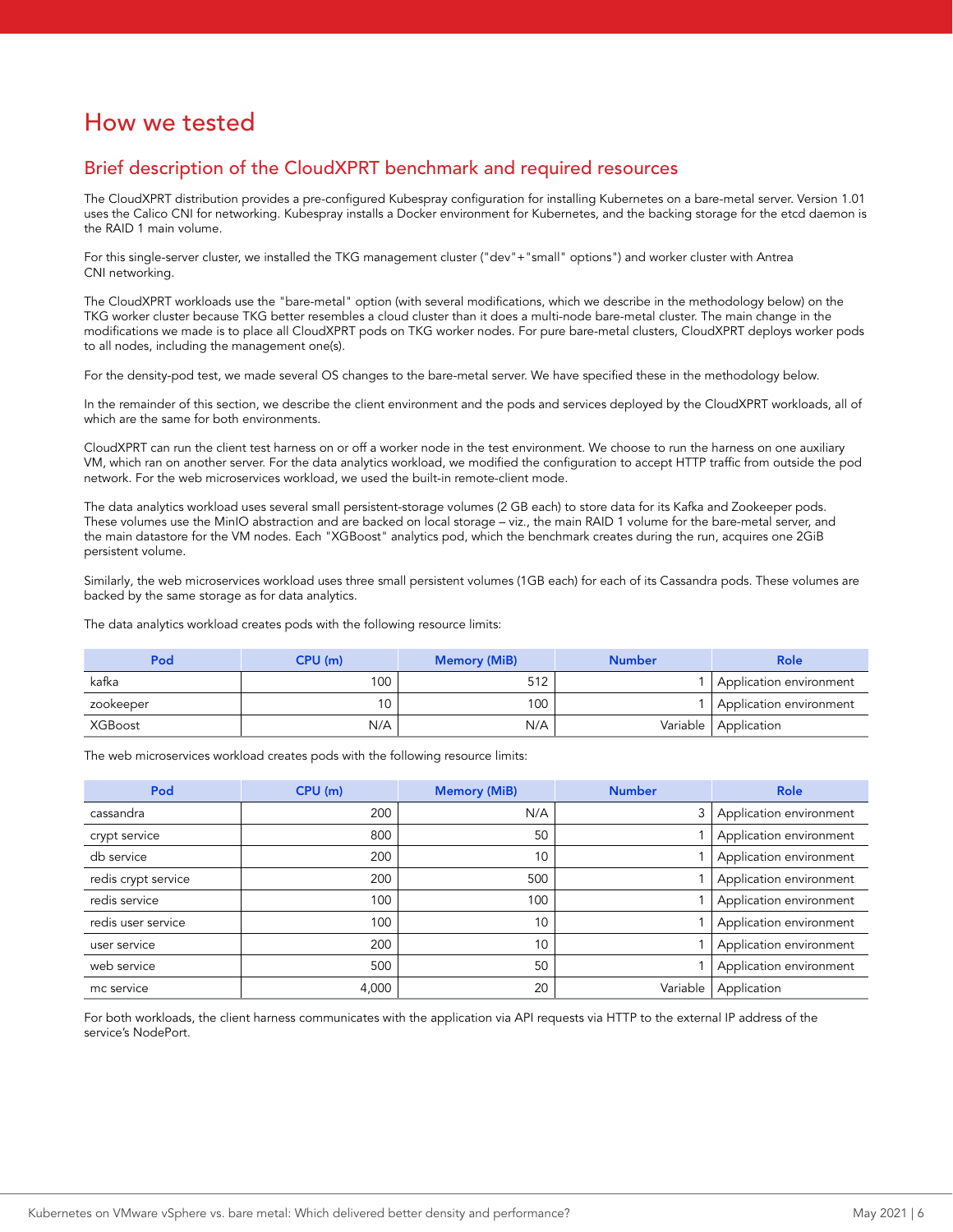## Preparing an auxiliary VM for TKG

- 1. Install Ubuntu 18.04 LTS on an auxiliary VM running on a secondary server in the vSphere environment, and created a local user account on it. We named ours ubuntu.
- Log onto the VM as the local user.

```
3. Install Docker 19:
```

```
sudo apt-get remove docker docker-engine docker.io containerd runc
sudo apt-get update
sudo apt-get install apt-transport-https ca-certificates curl gnupg lsb-release
curl -fsSL https://download.docker.com/linux/ubuntu/gpg | \
  sudo gpg --dearmor -o /usr/share/keyrings/docker-archive-keyring.gpg
echo "deb [arch=amd64 signed-by=/usr/share/keyrings/docker-archive-keyring.gpg] \
 https://download.docker.com/linux/ubuntu $(lsb_release -cs) stable" | \
  sudo tee /etc/apt/sources.list.d/docker.list > /dev/null
sudo apt-get update
sudo apt-get install docker-ce docker-ce-cli containerd.io
```
4. Add the local user to the Docker group:

sudo usermod -a -G docker ubuntu

5. Create SSH keys:

ssh-keygen -t rsa -b 4096 -C ubuntu@ubu01

#### Installing Tanzu Kubernetes Grid version 1.2

We installed TKG following the installation steps in the VMware documentation: https://docs.vmware.com/en/VMware-Tanzu-Kubernetes-Grid/1.2/vmware-tanzu-kubernetes-grid-12/GUID-install-tkg.html.

We installed ESXi 7 on the server under test and added it to an existing VMware vSphere® environment under the control of a VMware vCenter® appliance. The vSphere cluster uses one distributed switch and physical NICS connected to a TOR switch running DHCP.

- 1. Download the packages for TKG CLI version 1.2.0 (tkg-linux-amd64-v1.2.0-vmware.1.tar.gz), TKG kubectl version1.19.1 (kubectllinux-v1.19.1-vmware.2.gz), and an OS image (photon-3-kube-v1.19.1-vmware.2.ova) from the VMware website: [https://www.vmware.](https://www.vmware.com/go/get-tkg) [com/go/get-tkg](https://www.vmware.com/go/get-tkg).
- 2. Install the TKG CLI and TKG kubectl on the VM:

```
tar -xf tkg-linux-amd64-v1.2.0-vmware.1.tar.g
sudo mv tkg-linux-amd64-v1.2.0-vmware.1.tar/tkg/tkg-linux-amd64-v1.2.0+vmware.1 \
  /usr/local/bin/tkg
gunzip kubectl-linux-v1.19.1-vmware.2.gz
sudo mv kubectl-linux-v1.19.1-vmware.2.gz /usr/local/kubectl
sudo chmod a+rx /usr/local/bin/{tkg,kubectl}
```
3. Initialize the TKG environment for the local user:

tkg get mc

- 4. To deploy an OVF template to the vSphere host and system under test, in the vCenter client, use photon-3-kube-v1.19.1-vmware.2.ova as the local file. Use the distributed switch for the network, and the SSD-backed datastore as storage.
- 5. When the deployment finishes, convert the VM to a template.
- Insert the following lines to the end of the  $\sim/$ .tkg/config.yaml file:

```
VSPHERE_CONTROL_PLANE_DISK_GIB: "20"
VSPHERE_CONTROL_PLANE_MEM_MIB: "2048"
VSPHERE_CONTROL_PLANE_NUM_CPUS: "2"
VSPHERE_WORKER_DISK_GIB: "20"
VSPHERE_WORKER_MEM_MIB: "2048"
VSPHERE_WORKER_NUM_CPUS: "2"
```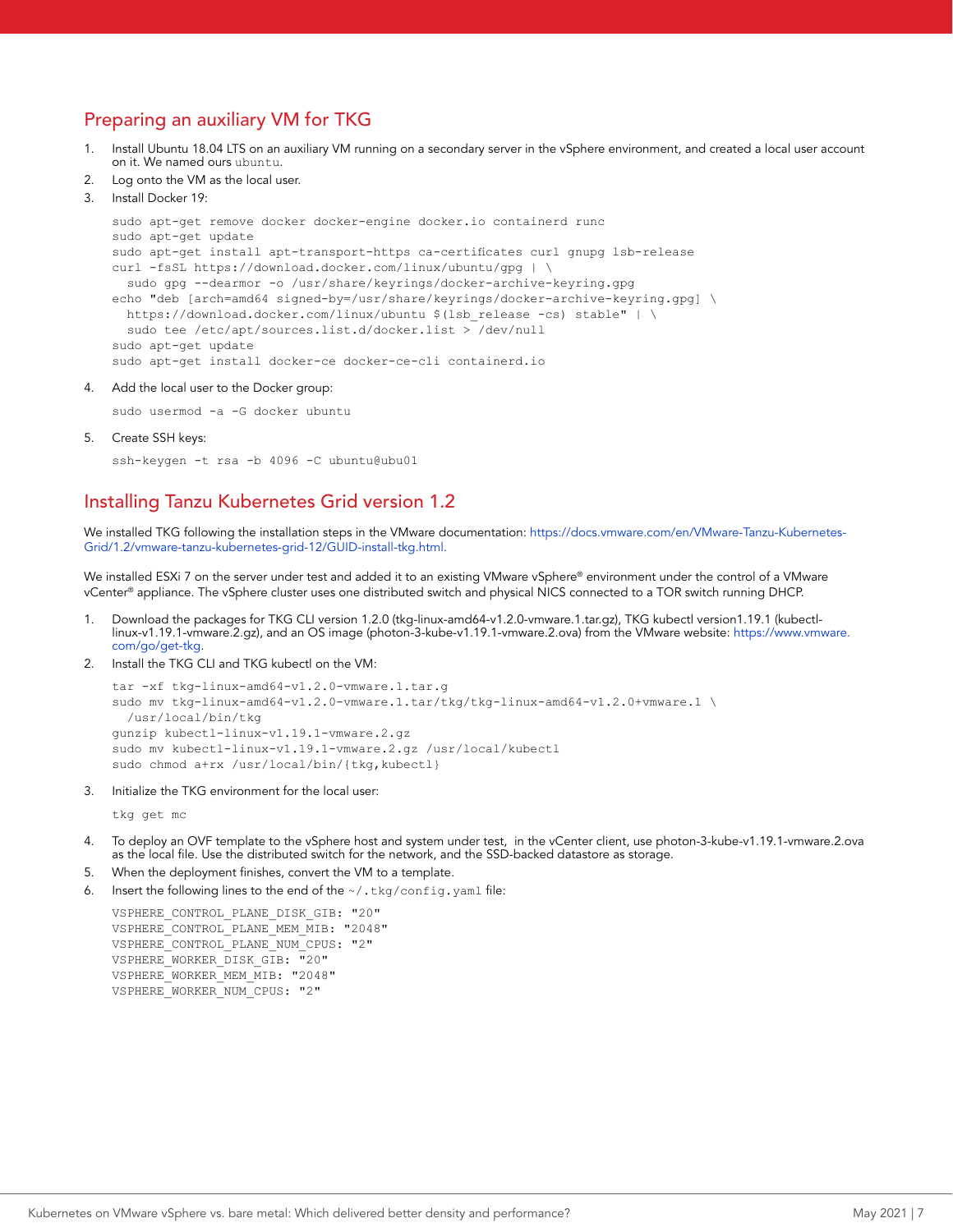7. Insert the following lines to the end of the ~/.tkg/config.yaml file. Note: Replace the parameters to the right of the colons with values appropriate for your vSphere environment. You must create the vSphere folder, datastore, resource pool, and data center separately:

```
VSPHERE_SERVER: 10.214.100.100
VSPHERE_USERNAME: administrator@vsphere.local
VSPHERE_PASSWORD: MyPasswordABC@
VSPHERE_DATACENTER: /Datacenter
VSPHERE_DATASTORE: /Datacenter/datastore/data
VSPHERE_FOLDER: /Datacenter/vm/tkg-vms
VSPHERE_NETWORK: DPortGroup
VSPHERE_RESOURCE_POOL: /Datacenter/host/k8s/Resources/MCpool
```
8. Insert the following line to the end of the ~/.tkg/config.yaml file. Note: Replace the parameter to the right of the colon with the contents to the right of the colon from the public SSH key you created in step 5.

```
VSPHERE_SSH_AUTHORIZED_KEY: ssh-rsa 
AAAAB3NzaC1yc2EAAAADAQABAAACAQC5k3G/IHrsJ9/gyKfVsn+4L6ehOHZna7EV7h9
…
```

```
…
…
```
BVj4+APEpr2ULtpVE87VfeAk/d5MVNdH3DAV5HrxrEqdgcpQQo+3hZLz4KKD4wDQNrIRPdOXQqfyNJHO6nQOBaPC7voL+QuyQ== ubuntu@ubu01

9. Create the TKG management cluster named mgmt. Note: Replace the endpoint IP address with one in the same network as your vSphere network:

```
tkg init -i vsphere --vsphere-controlplane-endpoint-ip 10.214.156.165 -p dev \
  --ceip-participation false --cni antrea -v 6 --name mgmt
```
## Creating the Kubernetes clusters with Tanzu Kubernetes Grid

- 1. Create and upload an Ubuntu 18.04 OVA to use for the worker VMs according to the instructions at the following link: [https://docs.](https://docs.vmware.com/en/VMware-Tanzu-Kubernetes-Grid/1.2/vmware-tanzu-kubernetes-grid-12/GUID-build-images-capv-images.html) [vmware.com/en/VMware-Tanzu-Kubernetes-Grid/1.2/vmware-tanzu-kubernetes-grid-12/GUID-build-images-capv-images.html.](https://docs.vmware.com/en/VMware-Tanzu-Kubernetes-Grid/1.2/vmware-tanzu-kubernetes-grid-12/GUID-build-images-capv-images.html)
- 2. Create a base manifest for the cluster, and change the worker nodes' memory to 10 GB:

```
tkg config cluster my-cluster --plan dev --vsphere-controlplane-endpoint-ip \
  10.214.46.48 --kubernetes-version v1.18.8+vmware.1 | awk \
  awk '/memoryMiB:/{c++;if(c==2){sub("memoryMiB: 2048","memoryMiB: 10240")}}1' >\
   Base.yaml
```
Create a cluster manifest from the base manifest, and set the desired number of worker VMs and number of vCPUs per VM. For example, to create four worker nodes with 20 vCPUs, run the following commands:

```
awk '/replicas:/{c++;if(c==3){sub("replicas: 1","replicas: 4")}}1' Base.yaml |\
  awk '/numCPUs:/{c++;if(c==2){sub("numCPUs: 2","numCPUs: 4")}}1' > cluster 04x02.yaml
```
4. Create the Kubernetes cluster from the manifest (e.g., cluster  $04x02.yaml$ ):

tkg create cluster my-cluster --manifest  $\sim$  / cluster 04x02.yaml -v 15

5. Add the cluster-access credentials to the Kubernetes configuration, and set the Kubernetes context to that of the cluster:

```
tkg get credentials my-cluster
kubectl config use-context my-cluster-admin@my-cluster
```
#### Installing open-source Kubernetes v1.18 on the bare-metal server for CloudXPRT v1.01

1. From the CloudXPRT GitHub repository (<https://github.com/BenchmarkXPRT/CloudXPRT>), download the CloudXPRT Data Analytics packages to the auxiliary client system:

wget https://github.com/BenchmarkXPRT/CloudXPRT/raw/master/Archived\_versions/CloudXPRT\_v1.01\_dataanalytics.tar.gz

2. Extract the benchmark, and change directories to its installation directory:

tar -xf CloudXPRT v1.01 data-analytics.tar.gz cd CloudXPRT\_v1.01\_data-analytics/installation

3. In the cluster\_config.json file navigate to the "nodes" stanza.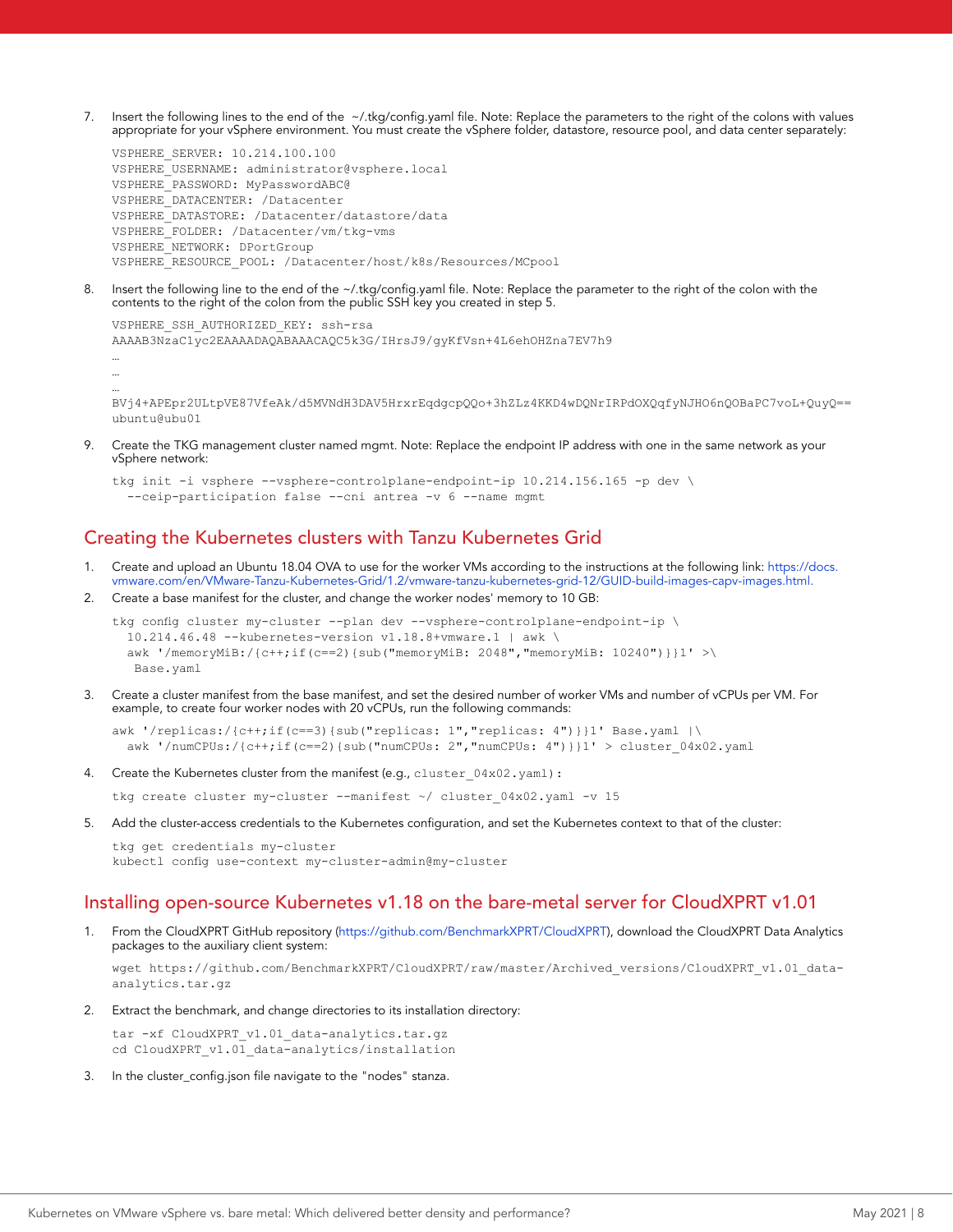4. Replace the empty parameter "" with the bare-metal server's IP address in double quotation marks in the line containing "ip\_address": For example:

```
"nodes": [
\left\{ \begin{array}{ccc} 0 & 0 & 0 \\ 0 & 0 & 0 \\ 0 & 0 & 0 \\ 0 & 0 & 0 \\ 0 & 0 & 0 \\ 0 & 0 & 0 \\ 0 & 0 & 0 \\ 0 & 0 & 0 \\ 0 & 0 & 0 \\ 0 & 0 & 0 \\ 0 & 0 & 0 \\ 0 & 0 & 0 \\ 0 & 0 & 0 \\ 0 & 0 & 0 & 0 \\ 0 & 0 & 0 & 0 \\ 0 & 0 & 0 & 0 \\ 0 & 0 & 0 & 0 \\ 0 & 0 & 0 & 0 & 0 \\ 0 & 0 & 0 & 0 & 0 \\ 0 & 0 & 0 & 0 & 0"ip_address": "10.214.2.135",
                                                               "hostname": ""
 }
                    ],
]
```
Note: Do not change the "hostname" line.

5. Replace the version of kubespray that comes with CloudXPRT with version 2.14 from the Kubernetes release site:

```
wget https://github.com/kubernetes-sigs/kubespray/archive/v2.14.2.tar.gz
tar -xf kubespray-2.14.2.tar.gz
mv kubespray kubespray-orig
mv kubespray-2.14.2.tar.gz kubespray
```
6. Run the prepare-cluster.sh and create-cluster.sh scripts:

```
sudo ./prepare-cluster.sh
sudo ./create-cluster.sh
```
#### Installing and running the CloudXPRT Data Analytics v1.01 workload

1. From the CloudXPRT GitHub repository (<https://github.com/BenchmarkXPRT/CloudXPRT>), download the CloudXPRT Data Analytics packages to the auxiliary client system:

wget "https://github.com/BenchmarkXPRT/CloudXPRT/raw/master/Archived\_versions/CloudXPRT\_v1.01\_dataanalytics.tar.gz

2. Extract the benchmark, and change directories to its cnbrun directory:

```
tar -xf CloudXPRT v1.01 data-analytics.tar.gz
cd CloudXPRT_v1.01_data-analytics/setup
```
3. For the bare-metal system only, run the set-up script, and skip to step 5:

```
sudo ./cnb-analytics setup.sh
```
- 4. For the TKG cluster system only, perform the following modifications before running its set-up scripts:
	- a. Get the IP address of one of the worker nodes. Replace all occurrences of the string IPADDRESS in this section with one of that IP address.

```
kubectl get nodes --selector='!node-role.kubernetes.io/master' -o \
   jsonpath='{.items[*].status.addresses[?(@.type=="ExternalIP")].address}'
```
- b. Create the file cnb-analytics\_tkg\_setup.sh with contents we specify in the Files we used in our testing section of this document..
- c. Make the script executable.

chmod a+rx cnb-analytics\_setup.sh

d. Update the kafka set-up script.

sed -i 's/\(# Deploy kafka\)/\1\nsleep 60/' setup kafka/setup.sh

e. Create templates for kafka and zookeeper storage.

```
head -n -1 setup kafka/storage/kafka-storage.yml > \
   setup_kafka/storage/kafka-storage.txt
head -n -1 setup kafka/storage/zookeeper-storage.yml > \
  setup_kafka/storage/zookeeper-storage.txt
```
f. Increase deployment timeouts for the zookeeper pods.

```
sed -i 's/\(imok.*\)/\1\n initialDelaySeconds: 30\n periodSeconds: 15\n
timeoutSeconds: 300/' \
  setup_kafka/zookeeper/50_pzoo.yml
```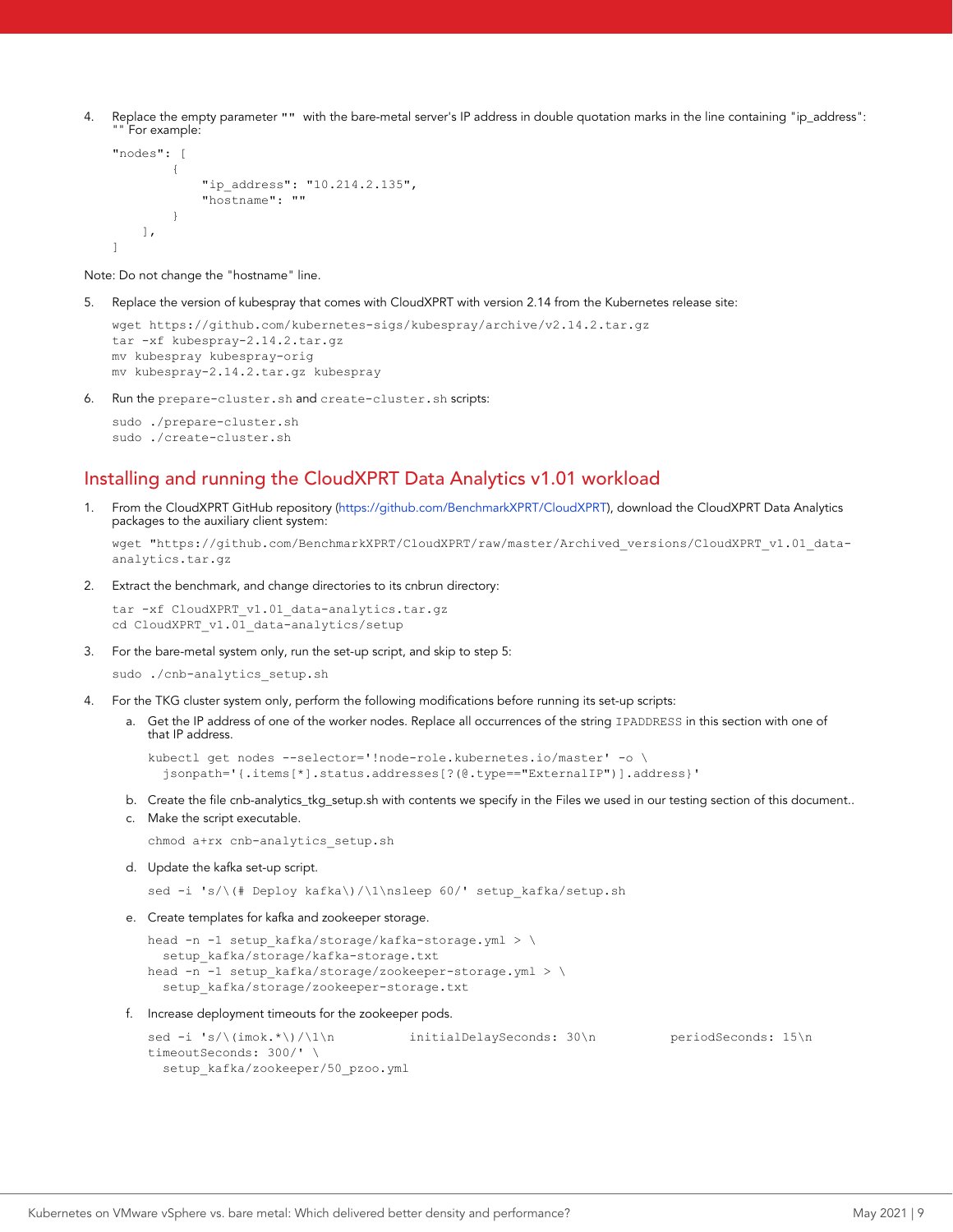g. Update the base repository for helm.

```
sed -i 's/\(helm init --service-account=tiller --history-max 300\)/\1 --stable-repo-url https://
charts.helm.sh/stable/' \
  setup prometheus/setup.sh
```
h. Create the script setup\_ssh/setup.sh. Replace IPADDRESS with the one selected in step a.

```
mkdir setup_ssh
cat > setup ssh/setup.sh <<EOF
#!/bin/bash
NODE=capv@IPADDRESS
scp ../setup_minio/createbucketAddcontent.py ../setup_minio/deletebucket.py \
   ../../cnbrun/monitoring $NODE:
EOF
chmod a+rx setup_ssh/setup.sh
```
i. Update the minio scripts. Replace all occurrences of IPADDRESS with the IP address selected in step a.

```
sed -i s/import ResponseError/import InvalidResponseError' setup minio/*.py
sed -i -e 'sZ^\(./deletebucket.py\)ZNODE=capv@IPADDRESS\nssh $NODE \1Z' \
   -e 'sZ^\(rm -R /mnt/minio\)Z#\1Z' setup_minio/cleanup.sh
sed -i -e 's/^\(apt update\)/#\1\nNODE=IPADDRESS/'
  -e 's/^\(apt install python3.6\)/#\1\nssh $NODE sudo apt -y install python3-pip\nssh $NODE pip3 
install minio/' \
  -e 'sZ^\( mkdir -p /mnt/minio\)Z/#\1Z' \
  -e 'sZ\(chmod -R 755 data/\*\)Z\1\nscp -r data $NODE:\nZ' \
   ./setup_minio/setup.sh
```
j. Run the set-up scripts.

```
sudo ./cnb-analytics_tkg_setup.sh
sudo ./cnb-analytics_setup.sh
```
5. Change directories to the cnbrun directory:

```
cd ../cnbrun
```
6. Modify the vCPU per POD and Lambda parameters in the cnb-analytics run-automated.sh test harness script. For example:

vCPU\_per\_POD=(13 20 26 39 52) Lambda=(10 30 50)

7. Perform the test runs. For example, using the parameters in step 6, 15 configurations will run.

sudo ./cnbrun

8. Collect the runs' metrics and statistics into a CSV table using the cnb-analytics\_parse-all-results.sh script. Descriptions of the columns are in README.md. Per CloudXPRT guidelines, the key metrics are 95th percentile latency and throughput.

sudo ./cnb-analytics\_parse-all-results.sh

#### Installing and running the CloudXPRT Web Microservices v1.01 workload

1. From the CloudXPRT GitHub repository <https://github.com/BenchmarkXPRT/CloudXPRT>) download the CloudXPRT Web Microservices packages to the auxiliary client system:

```
wget https://github.com/BenchmarkXPRT/CloudXPRT/raw/master/Archived versions/ CloudXPRT v1.00 web-
microservices-Onprem.tar.gz
```
2. Extract the benchmark, and change directories to its cnbrun directory:

tar -xf CloudXPRT v1.00 web-microservices-Onprem.tar.gz cd CloudXPRT\_v1.01\_web-microservices/cnbrun

3. For the TKG cluster only, perform the following modifications before running the set-up script:

```
mv mc.sh mc.sh-orig
sed 's/--selector='!node-role.kubernetes.io/master'//' mc.remote.sh > mc.sh
sed -i 's/kubectl label nodes/# kubectl label nodes/' mc.sh
```
Perform the test run:

sudo ./cnbrun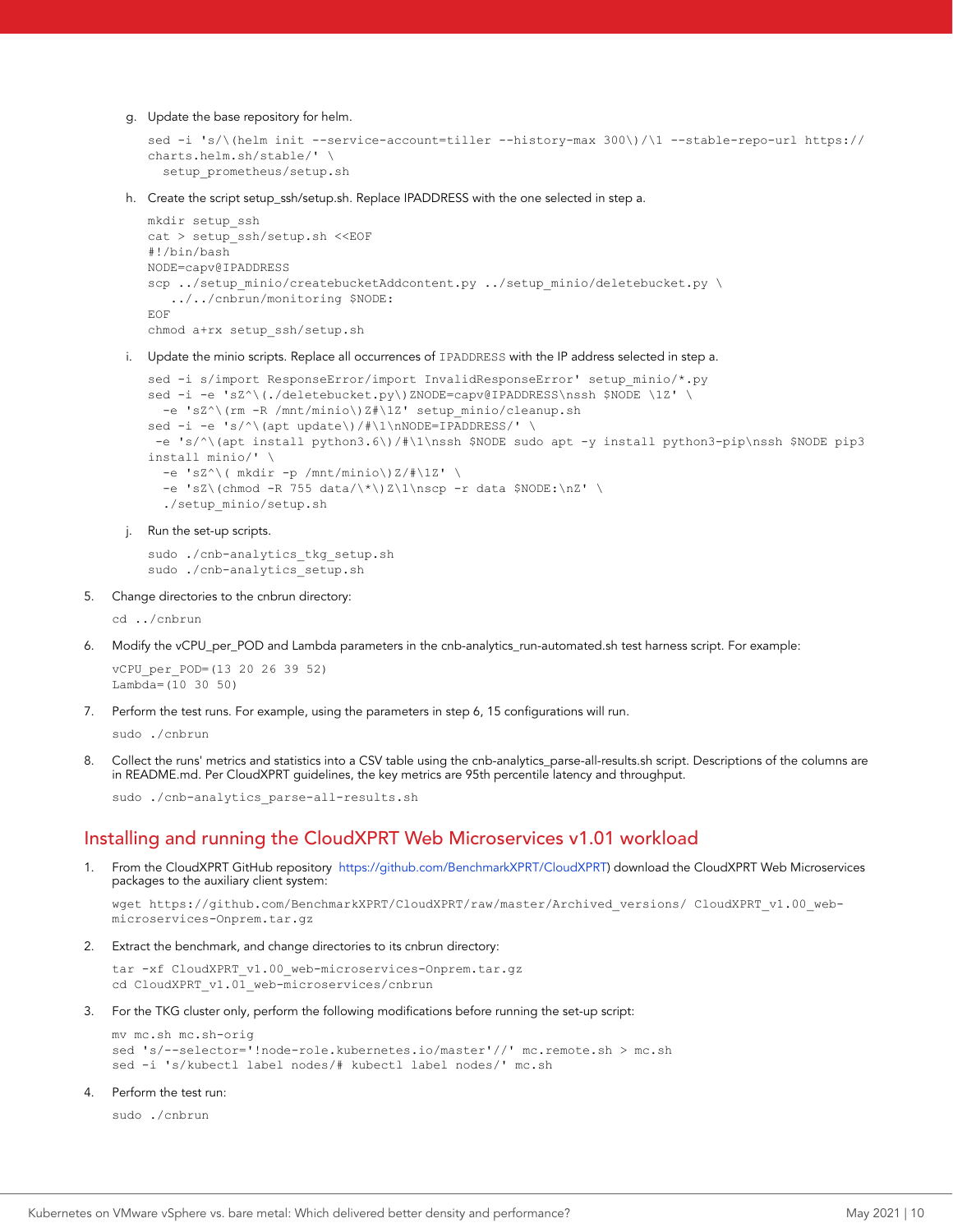5. To view the run's output files, navigate to the output directory. The last line in the autoloader\_mc\_YYYYMMDD\_XXXXXX.log file summarizes the run's metrics. For example:

Best throughput found at 1274 requests with 95th percentile latency of 2669 ms

#### Preparing the environments for the pod-density study

#### Preparing the Tanzu Kubernetes Grid environment

For the Tanzu Kubernetes Grid environment only, we deleted the original cluster and created a new one with one smaller VM of 2 vCPUs and 8 GB memory. From this base cluster of 1 VM, we will scale it to 25, 30, 35, 40 and 45 VMs, and conduct the pod-density study on each until the VMware or Kubernetes environments can no longer function properly due to higher CPU usage on the server or VM, or lack of memory, the application functions with too high a latency (over 1 second), or the Kubernetes environment becomes unresponsive.

- 1. On the auxiliary VM, we create the base cluster by modifying the worker-cluster configuration template so that it creates one 2-vCPU, 8-GB VM by following steps 3 through 5 in section Creating the Kubernetes clusters with Tanzu Kubernetes Grid
- 2. To scale the number of VMs in the cluster to 25, 30, 35, or 40 VMs, we run the following command on the auxiliary VM, replacing the .final argument with the desired number of VMs

tkg scale cluster my-cluster -w 25

3. We can monitor the worker VM creation from the vCenter console.

#### Preparing bare-metal environment for the pod-density study

On the bare-metal server, we reconfigured the Kubernetes daemon and OS to allow us to run more than 110 pods in total.

1. Reconfigure the kubelet daemon so that up to 1,500 pods may run on the node. Add --max\_pods 1500 to the end of the list of kubelet arguments in the file /etc/kubernetes/kubelet.env. For example,

```
KUBELET_ARGS="--bootstrap-kubeconfig=/etc/kubernetes/bootstrap-kubelet.conf \
--config=/etc/kubernetes/kubelet-config.yaml \
--kubeconfig=/etc/kubernetes/kubelet.conf \
--pod-infra-container-image=k8s.gcr.io/pause:3.2 \
--runtime-cgroups=/systemd/system.slice \
--max-pods 1500 \
```
#### 2. Restart the kublet daemon:

"

sudo systemctl stop kubelet sudo systemctl start kubelet

#### 3. Increase the effect size of the system's ARP table:

```
cat > sysctl-00.conf <<EOF
net.ipv4.neigh.default.gc_thresh1 = 80000
net.ipv4.neigh.default.gc_thresh2 = 90000
net.ipv4.neigh.default.gc_thresh3 = 100000
EOF
sudo sysctl -p ./ sysctl-00.conf
```
#### Running the pod-density study

1. Deploy the application, which is based on this example:<https://github.com/paulbouwer/hello-kubernetes>. The specification file, hellokubernetes.yaml, is in the Files we used in our testing section of this document.

kubectl apply -f hello-kubernetes.yaml

2. Set the number of pods by scaling the replicas. To limit the stress on cluster resources, we added replicas in batches of 50 until we reached the final number. For example, to scale to 150 pods, we added pods in three steps:

```
kubectl scale deployment hello-kubernetes --replicas=50
# wait until all pods have started
kubectl scale deployment hello-kubernetes --replicas=100
# wait until all pods have started 
kubectl scale deployment hello-kubernetes --replicas=150
# wait until all pods have started
```
3. Get the external IP address for the service:

```
kubectl get svc hello-kubernetes -o jsonpath="{.spec.clusterIP}"
```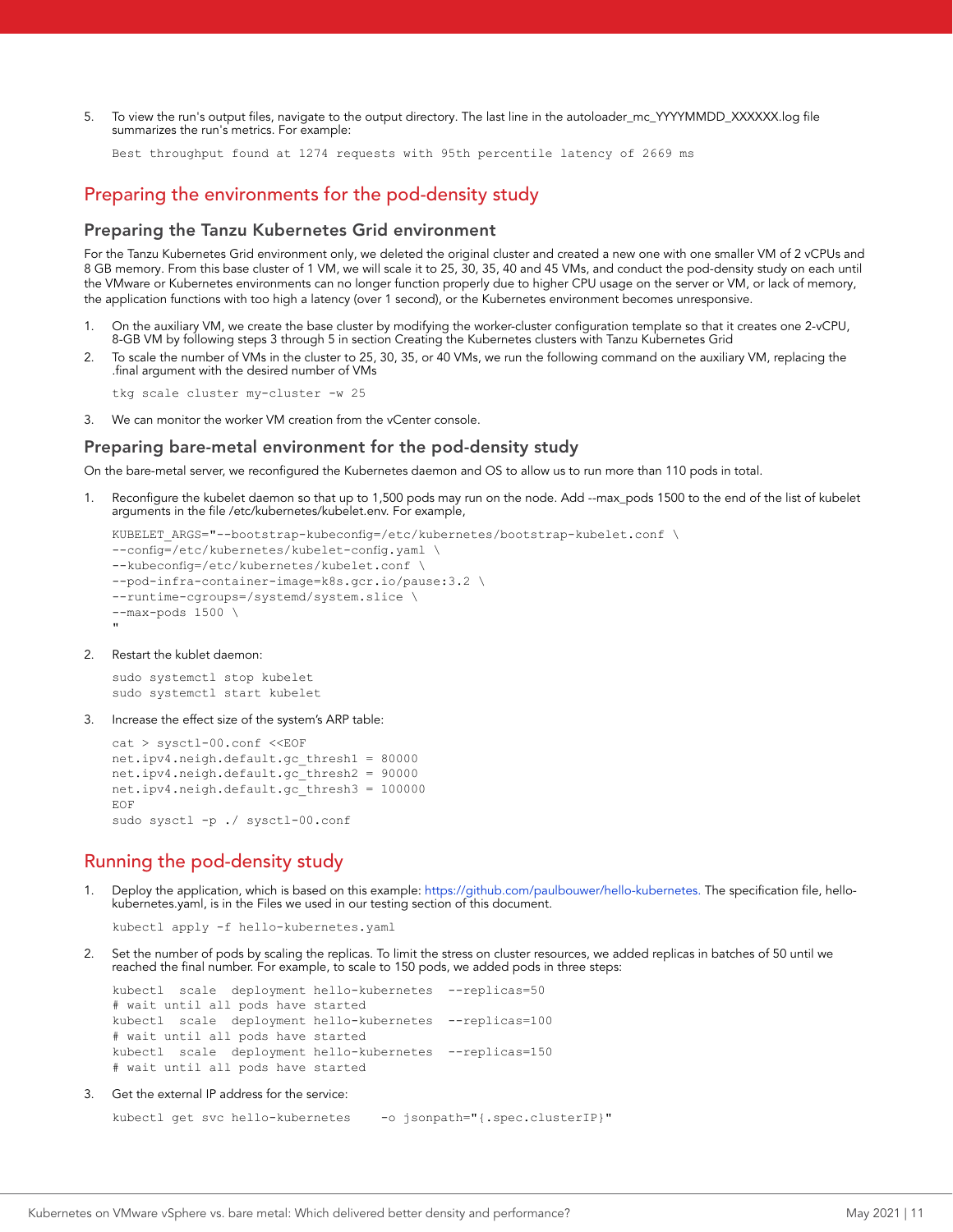- 4. Perform the test by executing this script that sends an unending set of queries to the load balancer's IP address, which you found in step 3. The results file contains the name of the pod that received and responded to the query and the total time needed to complete the request.
- 5. To end the test, type Control+C. For example, if the IP address was 10.233.59.17, the script would be:

```
while : ; do
  curl -s --connect-timeout 10 http://10.233.59.17 -w \
   '\n%{time_total} hello-kubernetes- 0000\n'
done | grep hello-kubernetes- | tee pod-density-results.txt
```
### Files we used in our testing

#### cnb-analytics\_tkg\_setup.sh

```
#!/bin/bash
#===============================================================================
# Copyright 2021 BenchmarkXPRT Development Community
################################################################
# This script runs the setup for CNB-analytics multi-node on TKG
################################################################
INSTALLATION_DIRECTORY=$(cd "$(dirname "${BASH_SOURCE[0]}")" && pwd)
if [ ! -s "$HOME/.ssh/id rsa" ]; then
 echo "the ~/.ssh/id rsa file does not exist or is empty."
  exit;
fi
# add nodes
kafka storage file=$INSTALLATION DIRECTORY/setup kafka/storage/kafka-storage.yml
zookeeper_storage_file=$INSTALLATION_DIRECTORY/setup_kafka/storage/zookeeper-storage.yml
cp ${kafka_storage_file%.yml}.txt ${kafka_storage_file}
cp ${zookeeper_storage_file%.yml}.txt ${zookeeper_storage_file}
working_nodes=$(kubectl get nodes --selector='!node-role.kubernetes.io/master' \
  --template '{{range .items}}{{.metadata.name}}{{"\n"}}{{end}}')
for node name in $working nodes; do
 node ip=$(kubectl get nodes --field-selector metadata.name=$node name -o wide | \
 awk /$node_name/' {print $6}')
 echo "$node_name $node_ip"
 echo " - $node_name" >> $kafka_storage_file<br>echo " - $node_name" >> $zookeeper storage
                 - $node_name" >> $zookeeper_storage_file
 ssh capv@${node_ip} sudo mkdir -p /mnt/cnb-pv/kafka /mnt/cnb-pv/zookeeper
done
cd $INSTALLATION DIRECTORY/setup ssh
```
./setup.sh